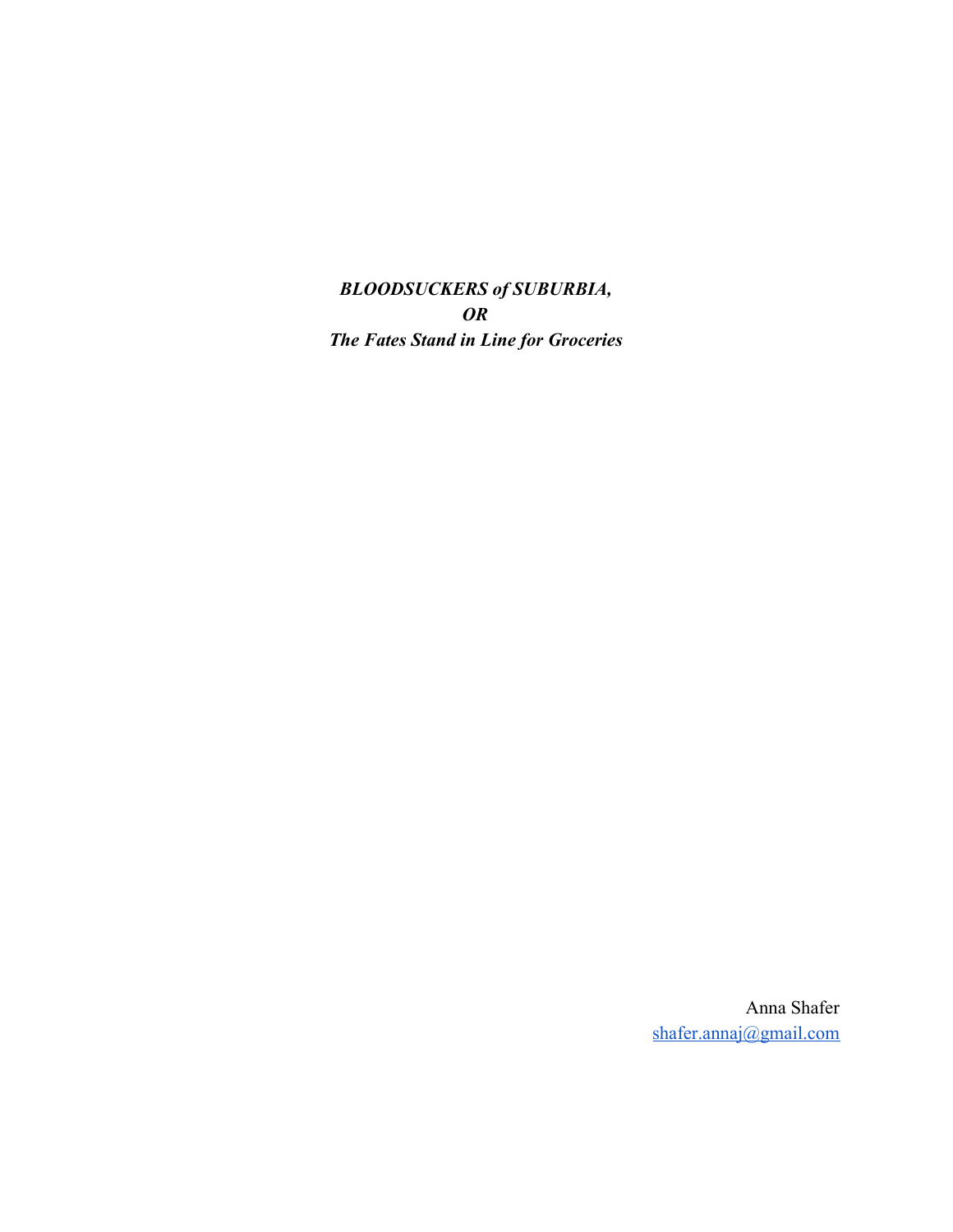# *CHARACTER BREAKDOWN:*

CLOTHO: A mosquito. 15-16 years old. Female/femme. Any ethnicity. A classic teen. Entitled from a life of growing up "upper class". In her wildest dreams, she is a TikTok influencer.

LACHESIS: A mosquito. Mid-40s. Female/femme. Any ethnicity. A mom just trying her best. Fortunately, she's the type of mom that wears a lot of lululemon athleisure, looks great for her age, and shops exclusively organic.

ATROPOS: A mosquito. Mid-70s. Female/femme. Any ethnicity. One of those classy older ladies who wears a lot of monochromatic outfits and emphasizes at least one word in every sentence she speaks.

# *SETTING:*

The waiting line outside of a modern-looking, Whole Foods-type, organic grocery store.

### *A NOTE TO THE READER:*

A "/" indicates overlapping dialogue.

A "--" indicates a pause.

Though the characters in this play are all mosquitos, they should be treated as humans.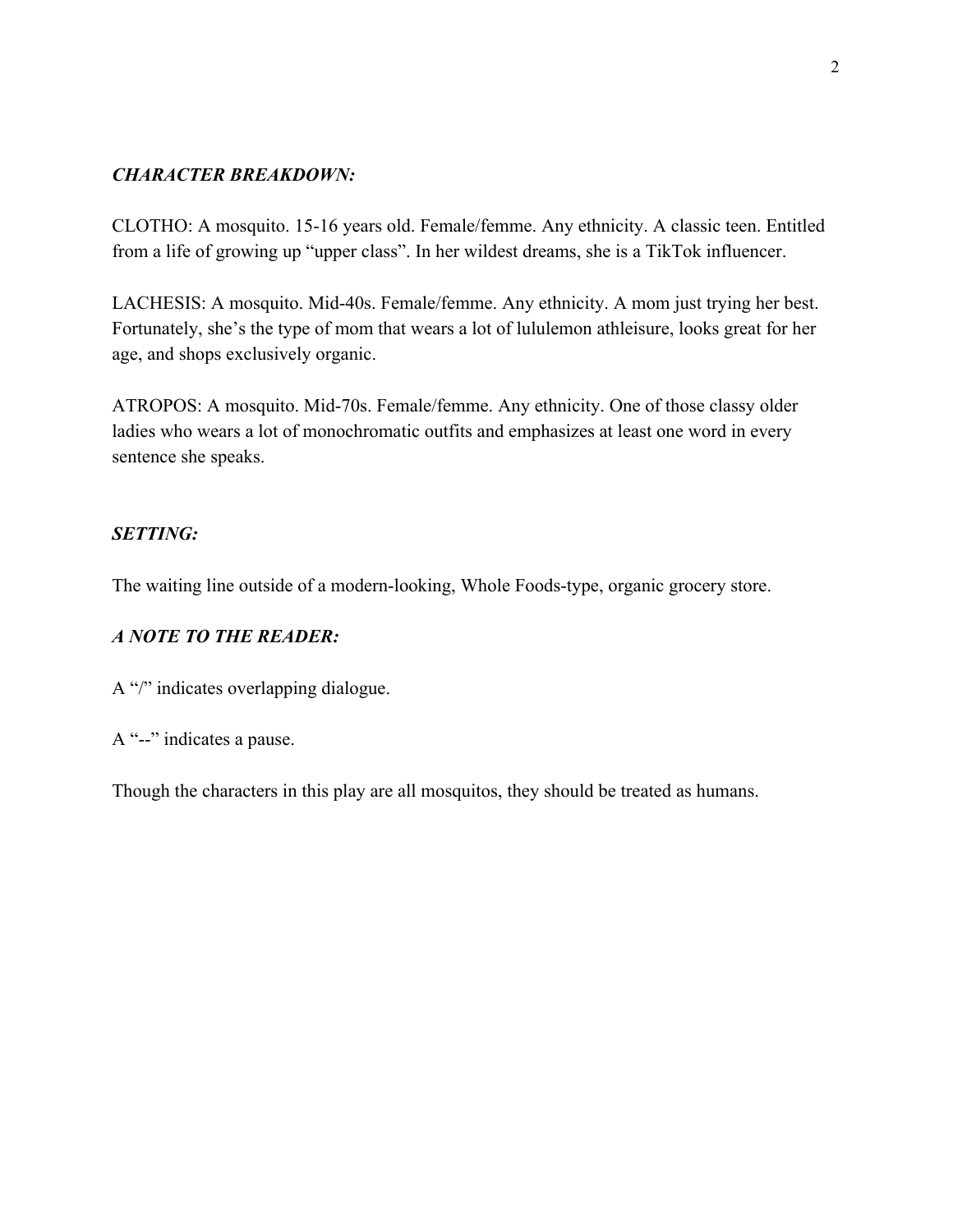*CLOTHO, LACHESIS, and ATROPOS stand in line waiting to get into a modern-looking, organic grocery store-type building. CLOTHO and LACHESIS stand together, six feet behind ATROPOS, who is knitting. They wear old fashioned Black Death plague masks (the kinds with the long beaks). Otherwise, they are well-dressed. CLOTHO talks on a smartphone.*

# CLOTHO

*(On the phone)* I'm just saying Like Like the masks are kind of a *look*, ya know? -- Right? -- Like this shit is is just like So like So *the moment*, You know? -- No I'm so serious Like it could *seriously* be on like a *Vogue* cover as like Like the new need-to-have thing. And like not in the state-mandated way Like in the oh-my-god-I'll-fucking-die-if-I-don't-have-one kind of way --

# ATROPOS

(*Turning around*) Excuse me.

--

### CLOTHO

No No not like die from corona 3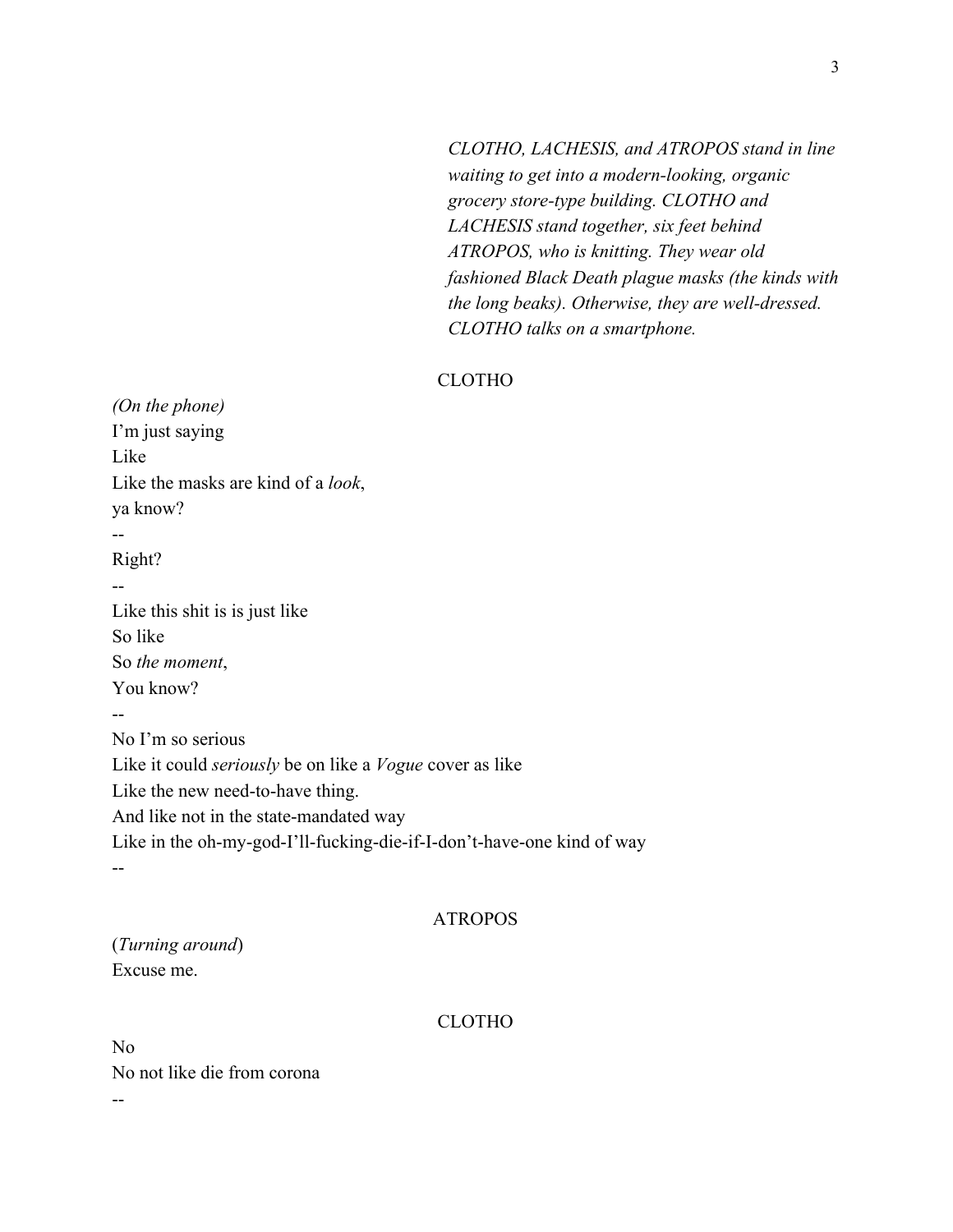Oh my god You get what I mean --

| *clearing her throat*<br><b>EXCUSE ME.</b>                                                                       | <b>ATROPOS</b>  |
|------------------------------------------------------------------------------------------------------------------|-----------------|
| (Looking up from her own smartphone)<br>Clo.                                                                     | <b>LACHESIS</b> |
| Hold on                                                                                                          | <b>CLOTHO</b>   |
| Excuse me?                                                                                                       | <b>LACHESIS</b> |
| Oh my god.                                                                                                       | <b>CLOTHO</b>   |
| CLO.                                                                                                             | <b>LACHESIS</b> |
| No hold on, my mom wants something                                                                               | <b>CLOTHO</b>   |
| (She giggles.)<br>Yeah just gimme a sec                                                                          |                 |
| (Looking to LACHESIS) What?                                                                                      |                 |
| First of all, you can drop that attitude with me.<br>And secondly, this nice woman would like to speak with you. | <b>LACHESIS</b> |

# CLOTHO

(*To ANTROPOS*) Yes?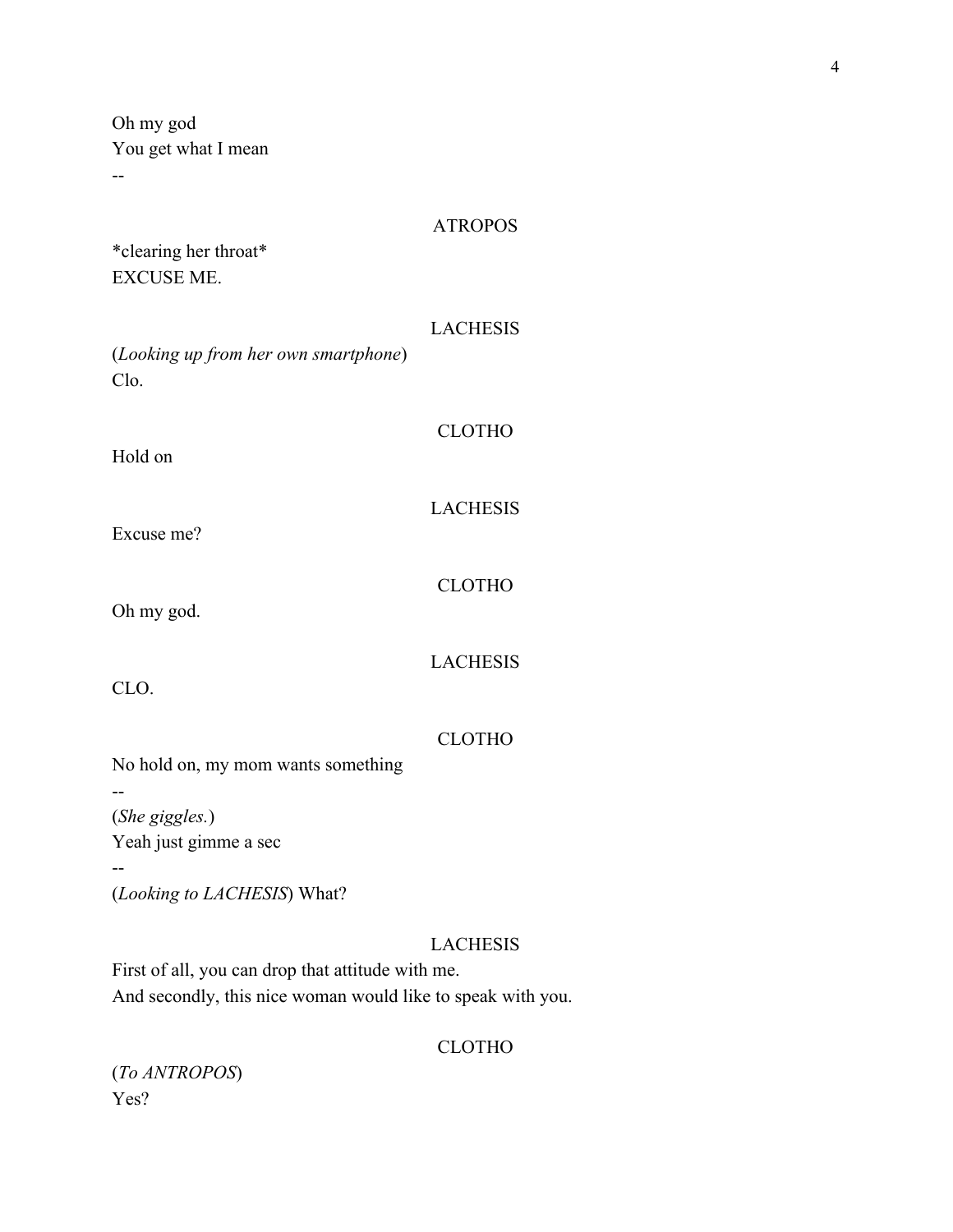# ATROPOS

It's just very difficult for me to focus on my *knitting* with all of those very loud *swear* words coming out of your mouth.

| Ummmm.                                                   | <b>CLOTHO</b>   |
|----------------------------------------------------------|-----------------|
| You heard her.                                           | <b>LACHESIS</b> |
| Okay                                                     | <b>CLOTHO</b>   |
| (To ATROPOS) I'm sorry, she's not usually like this.     | <b>LACHESIS</b> |
| (Politely) Of course.                                    | <b>ATROPOS</b>  |
| (To CLOTHO) Go ahead.                                    | <b>LACHESIS</b> |
| Apologize.                                               | <b>CLOTHO</b>   |
| Seriously?                                               | <b>LACHESIS</b> |
| CLO.<br>NOW.                                             |                 |
| (On the phone)<br>I'll call you back.                    | <b>CLOTHO</b>   |
| I have to<br>Nevermind I'll just call you back in a bit. |                 |
| Yeah.                                                    |                 |

--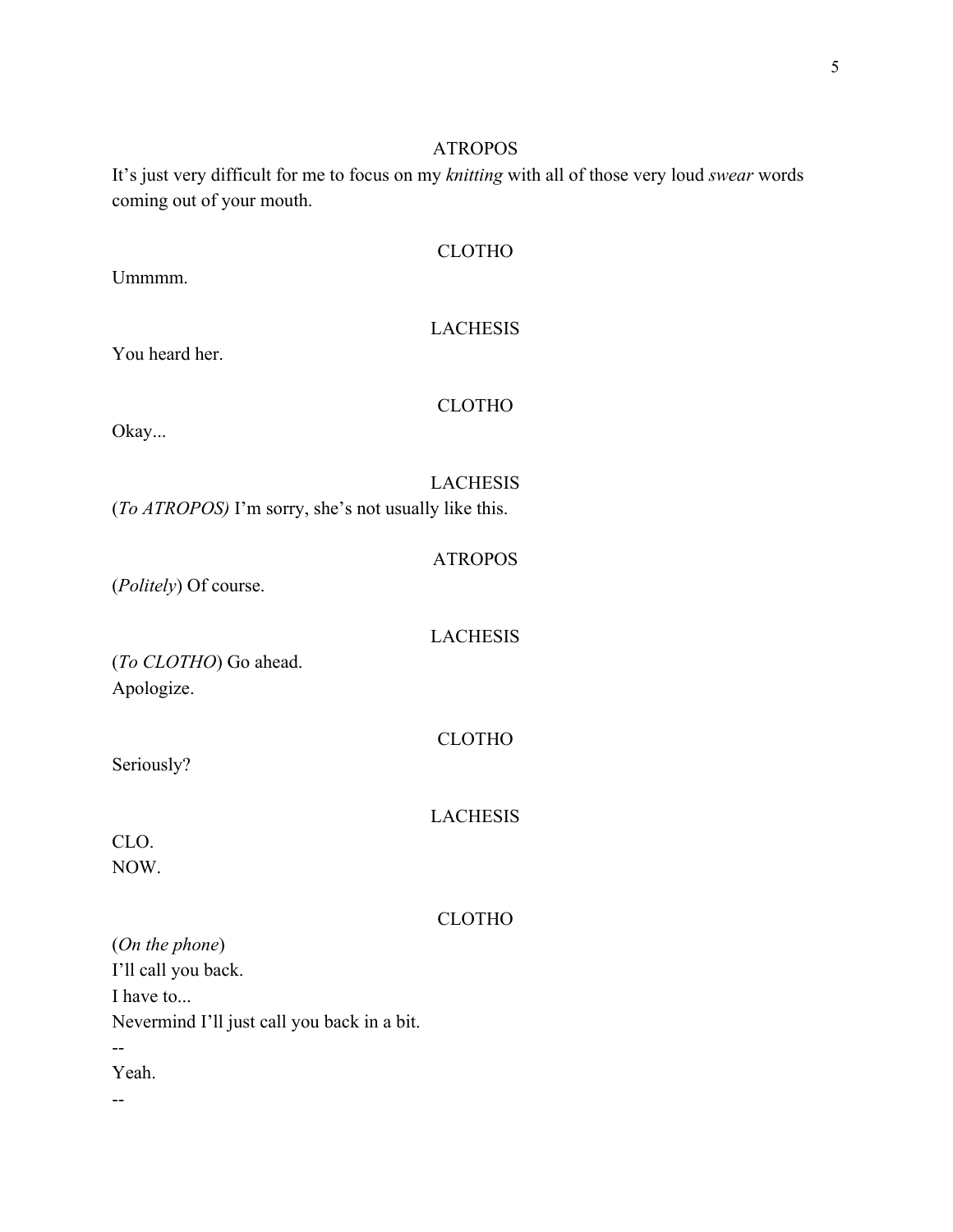Yeah

Love ya. --

Okay.

Bye.

# LACHESIS

Well?

# CLOTHO

(*To ATROPOS*) I'm sorry. (*To LACHESIS*) Okay? Is that enough?

# ATROPOS

*Thank you.*

# LACHESIS

I cannot believe you.

# *CLOTHO returns to her phone and begins scrolling through Instagram.*

# LACHESIS (CONT'D)

(*To ATROPOS*) I'm so sorry.

## ANTROPOS

No, no.

It's okay.

I'm just *so* overwhelmed by this generation.

When I was their age I certainly wasn't swearing, let alone swearing in the presence of my elders and *in /public*

# LACHESIS

/Thank you. She gets it.

# ATROPOS

I'm sorry, I didn't mean to imply bad parenting on your behalf, of *course*.

# LACHESIS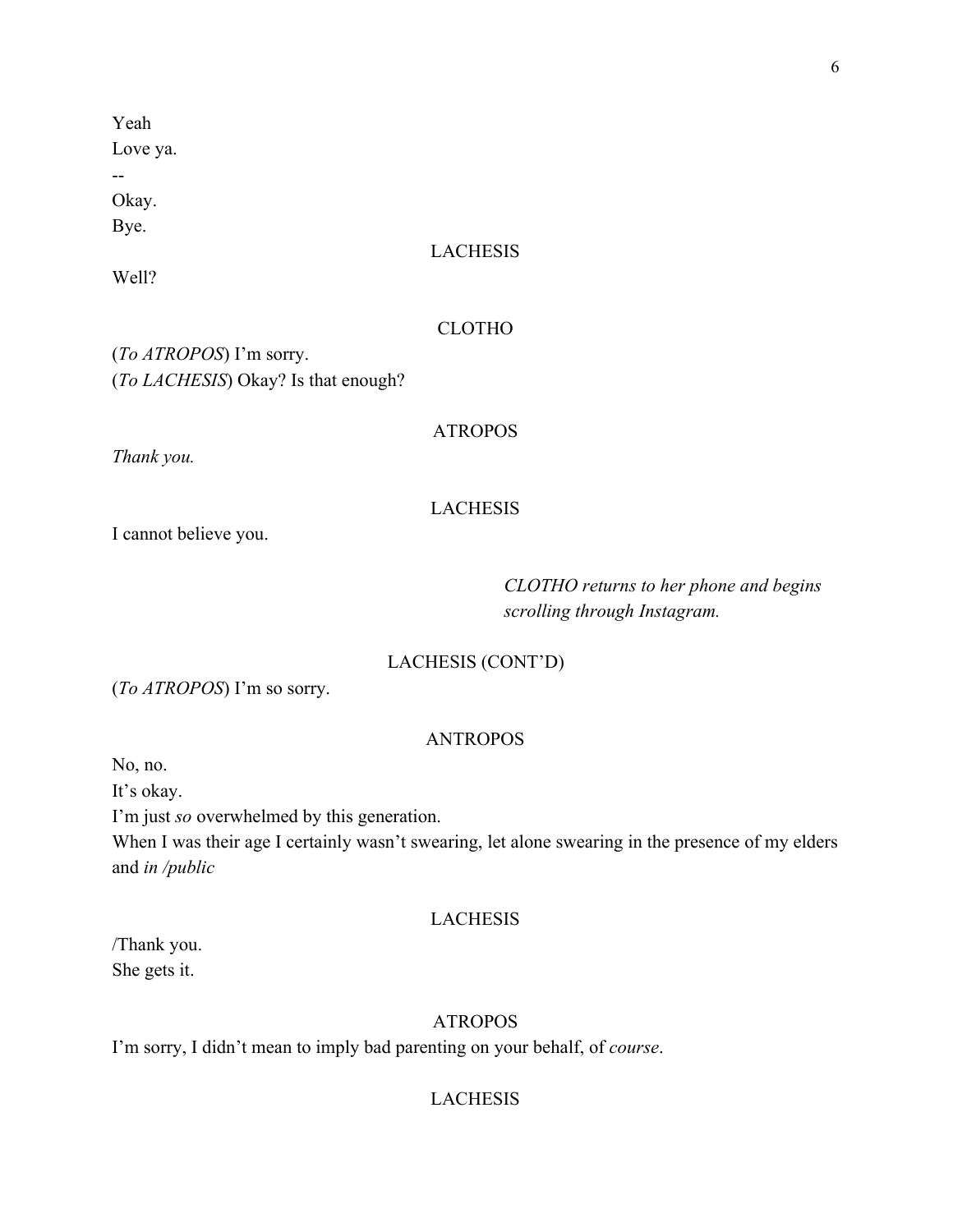# Of course.

*A brief, awkward pause. ATROPOS removes her mask to address LACHESIS, who takes an immediate step back.*

## ATROPOS

So. How old is she?

# LACHESIS

Just over 2 weeks.

#### ATROPOS

Goodness me. The young ones look so *old* these days, don't you think?

## LACHESIS

*(Laughing politely*) Yes, I do. A month is the new two weeks.

## ATROPOS

HA! Well, I'm over a month and a half myself (if you can *believe* it) And I'm just so *bewildered* by it all.

### LACHESIS

Well. Aren't we all?

#### ATROPOS

I've never seen *anything* like it. More than a *month* and a *half* on this planet, And I've never seen *anything* like it.

### LACHESIS

It's absolutely surreal. I mean. She's having a pretty hard time with it.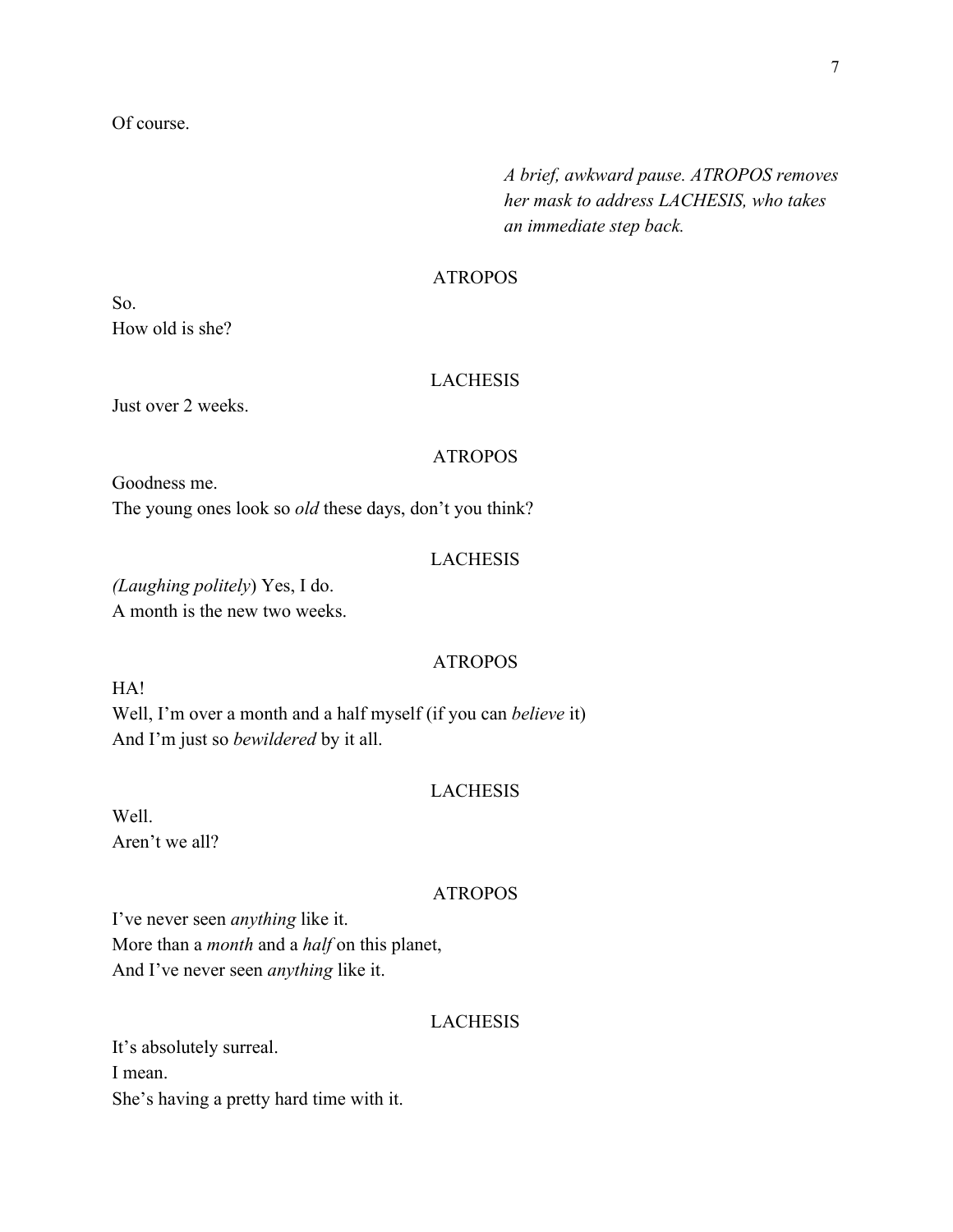#### CLOTHO

Mom.

#### LACHESIS

You know she was supposed to graduate a couple days ago? I mean Those kids have been together since they were eggs. All those days together as larva and then all the way through pupal school, and now… I mean, it's just absolutely devastating.

# ATROPOS

I can't *imagine*.

# CLOTHO

Yeah. It sucks.

#### LACHESIS

At least she *just* missed online classes. Those poor new moms all having to deal with that, I just… I certainly couldn't.

### ATROPOS

It's a new *world* we live in.

We went from such a promising spring to waiting in *line* just to get into the market. Six inches between *all* of us *all* the time...

### LACHESIS

It's the masks that really get to me.

### ATROPOS

Oh my goodness, the *masks*!

Believe me when I say they make knitting almost *impossible*.

# LACHESIS

(*Chuckling*) I'm sure.

#### ATROPOS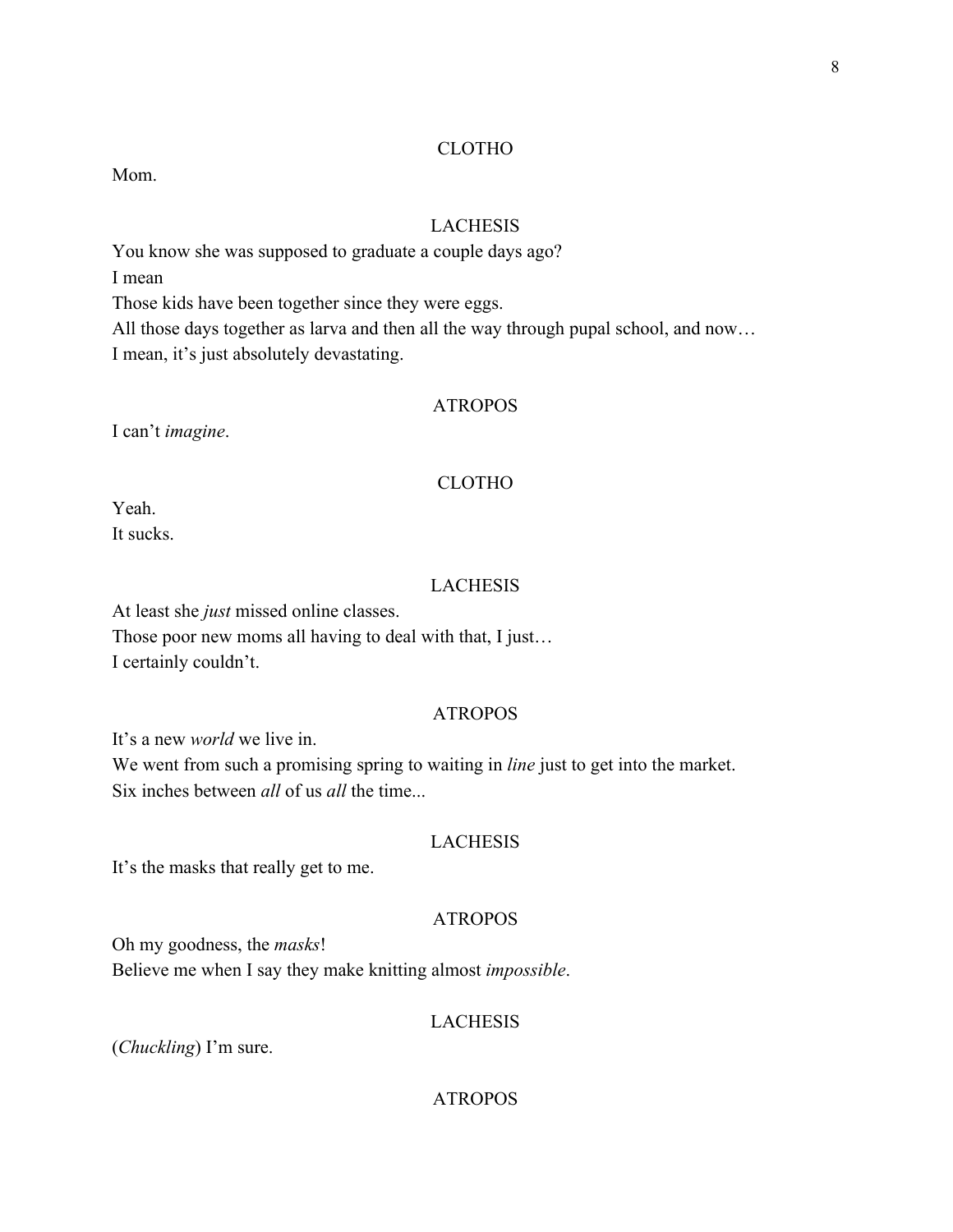And it's so difficult to get enough *food*. I mean the people are so *scarce*! And the more stores are cutting back on their *hours*, the harder it *gets*.

## LACHESIS

Honestly, the scariest thing for me is that we just don't even know! It's a gamble every time we step into the store. I made myself a promise that I would always raise my kids organic, but… I mean organic doesn't do much against infected *product* if you know what I mean.

#### ATROPOS

Oh I *know*.

#### LACHESIS

And it's only going to get worse.

The human CDC is mandating higher restrictions by the day, but I just don't know how much good that does us.

I just

I mean as a mother, I just…

Having to send my kid down for a bite, hoping that she's filling up on clean Type O, but…

I mean for the ones not displaying symptoms,

I just pray I'm not sending my kid to her death.

### ATROPOS

*Exactly*.

#### LACHESIS

I can't wait until they start having to wear those badges.

Did you see?

On the news?

They're releasing these "I've been tested negative for COVID-19" badges that people are going to have to start wearing on their clothes before they can head out of the house?

I mean thank *god*.

Finally, some identification so I know I can take in a long meal, suck and stock up while I can.

# ATROPOS

Oh that's fantastic.

# 9

# LACHESIS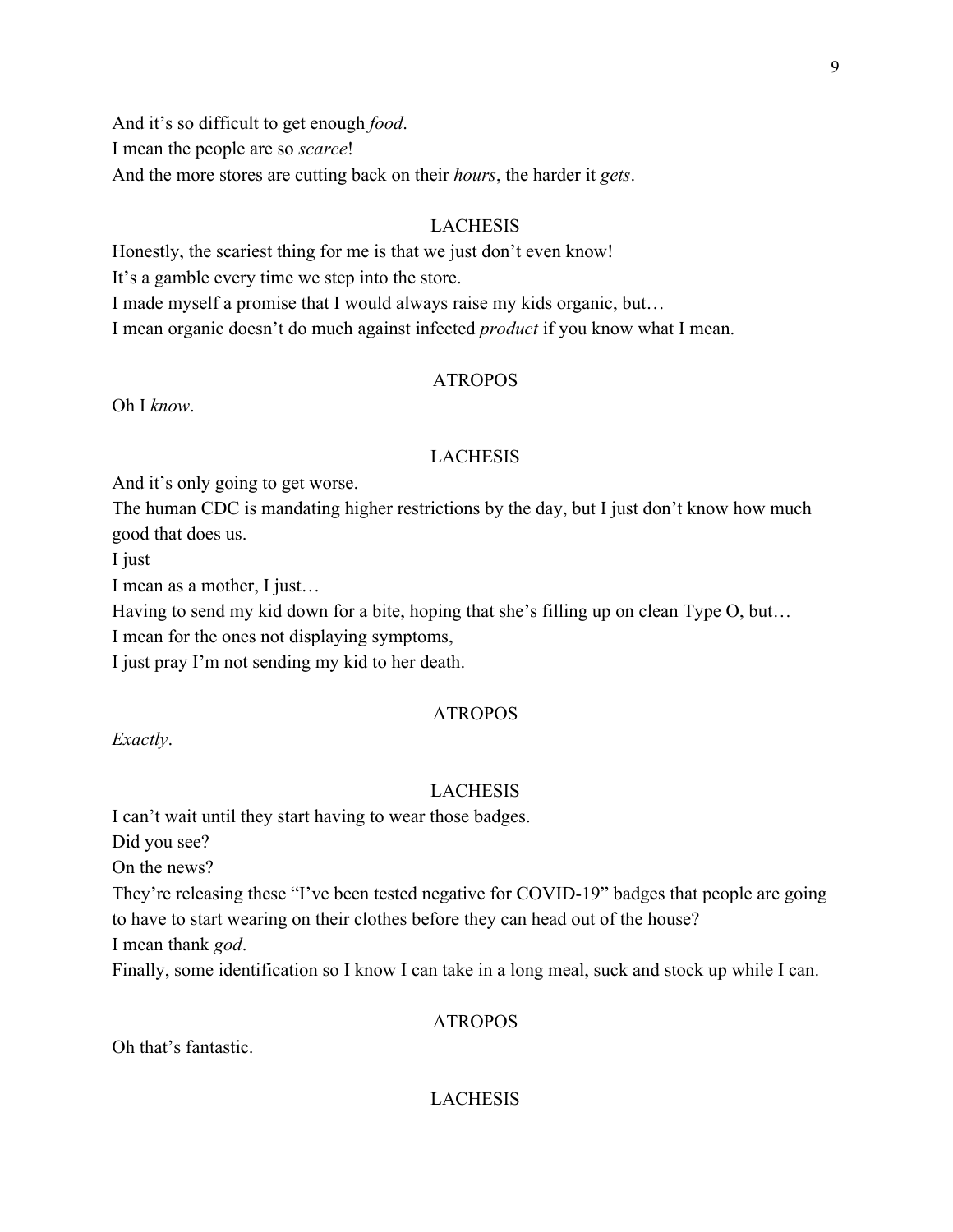Very responsible.

# ATROPOS

I mean at least it feels like the humans *here* are pretty clean,

Most of them come over from that lovely *gated* community, you know? But

I mean could you even *imagine* having to buy groceries in the *city*?

# LACHESIS

(*Uncomfortably*) Well.

I mean yes, I acknowledge we are very fortunate to have been able to settle in Spring Valley.

# ATROPOS

I mean it's *all* the older generation's fault.

Why on *earth* those mosquitos didn't migrate over to suburbia is beyond me.

Gated communities. The retired-with-a-vacation-home type, more *established* members of society.

Now *that's* the blood you want.

No, city bugs are just throwing their lives away. That's why so many of them die so *young*. It's *all* about what you put in your body.

# CLOTHO

That is like I'm sorry but that is so fucked.

# LACHESIS

*CLOTHO*.

# CLOTHO

No this is actually so problematic.

This exact type of thinking is why the humans don't have more accessible and affordable healthcare.

# LACHESIS

(*To ATROPOS*) I'm so sorry. Clotho, /please

CLOTHO

/WHAT!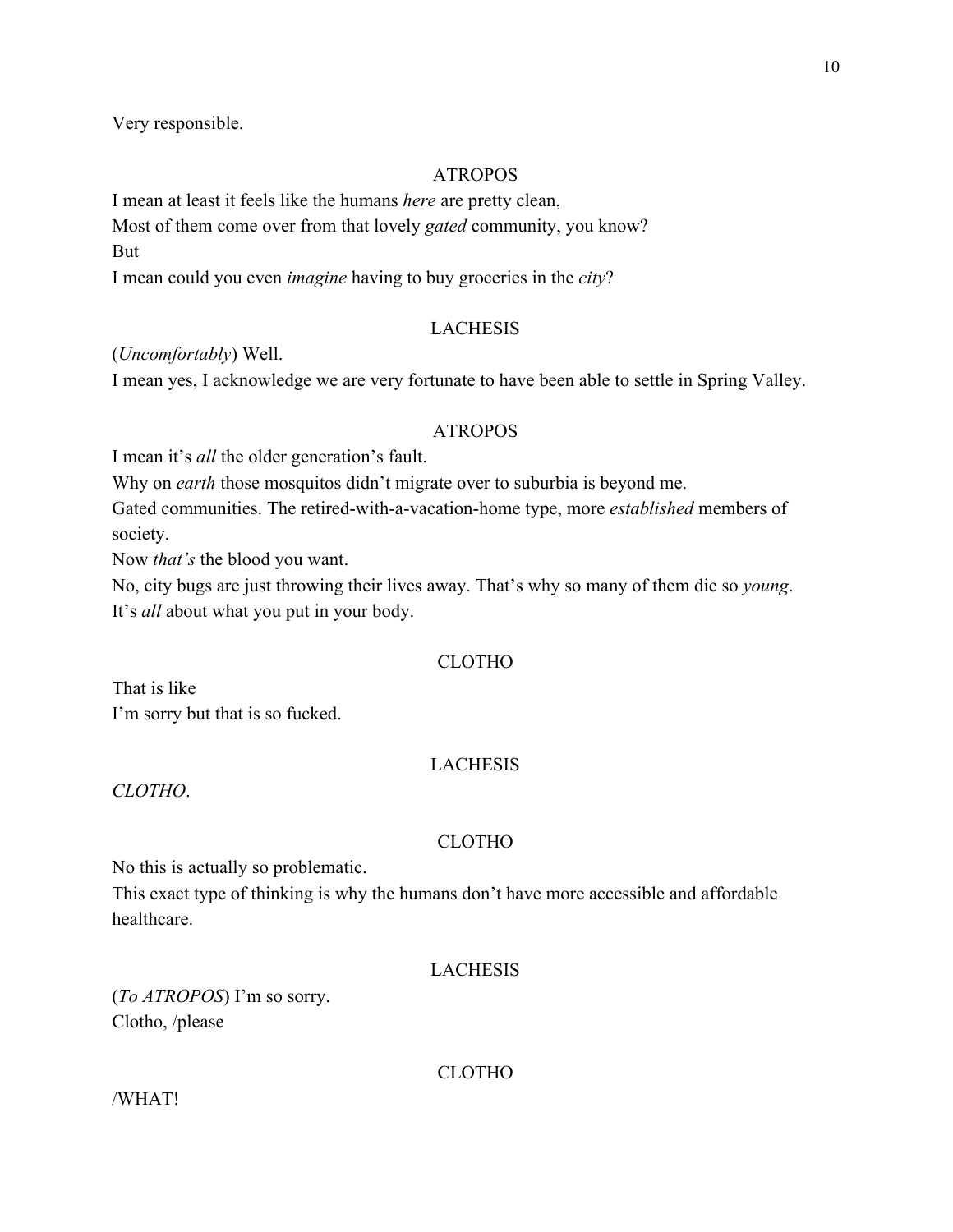I cannot even believe you are defending her in this moment! You are such a hypocrite.

### ATROPOS

My *goodness*. I always forget how young mosquitos are so *political* these days.

### CLOTHO

# YOU ARE NOT EVEN SUPPOSED TO BE IN GROCERY STORES. YOU ARE *OVER A MONTH AND A HALF OLD.* YOU ARE AT RISK. WHAT ABOUT THIS IS SO HARD FOR YOU ALL TO UNDERSTAND.

#### LACHESIS

Goodness gracious, Clotho! (*Whispering*) There is no need to cause a scene.

#### CLOTHO

Me?! I'm causing a scene?!

#### LACHESIS

*Yes. Now keep your voice down.*

#### CLOTHO

Oh my god. I cannot sit here and listen to this classist bullshit for another second. Mom, I'll see you at home.

## ATROPOS

My my.

# CLOTHO (*To ATROPOS*) AND KEEP YOUR *FUCKING* MASK ON!

*CLOTHO storms away, leaving LACHESIS standing in a stunned silence behind ATROPOS.*